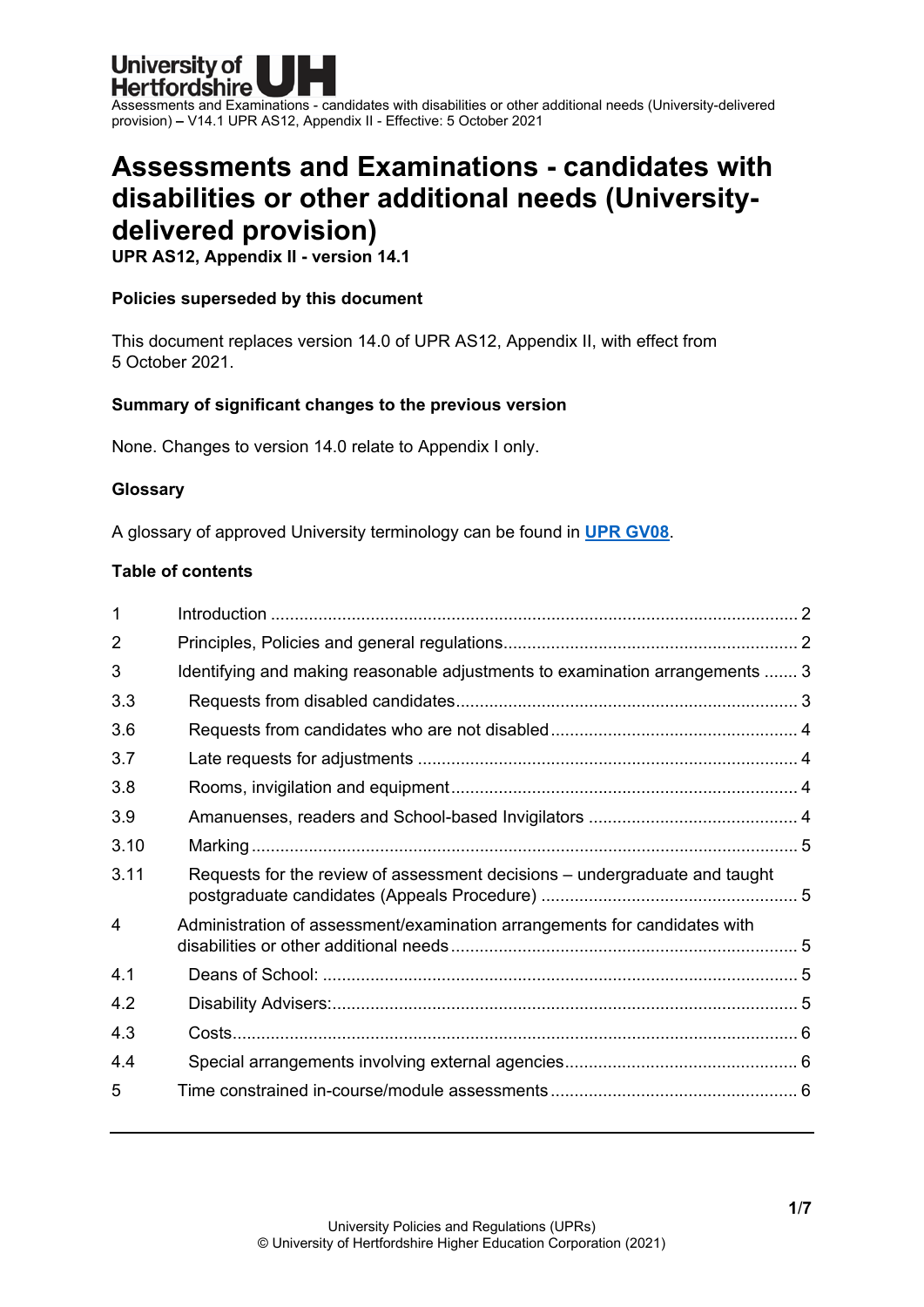# <span id="page-1-0"></span>**1 Introduction**

- 1.1 The University has a legal responsibility under the Equality Act 2010 to anticipate the needs of disabled students and to ensure it does not discriminate against disabled students. This includes making reasonable adjustments to ensure that examinations and assessments offer equality of opportunity and are accessible to disabled candidates.
- 1.2 The purpose of the regulations and procedures set out in this document is to enable the University to meet its responsibilities to disabled candidates as well as to those candidates with other additional needs not covered by the Act.

### <span id="page-1-1"></span>**2 Principles, Policies and general regulations**

- 2.1 The University of Hertfordshire is committed to ensuring that all students have equality of opportunity in assessment.
- 2.2 The University will make reasonable adjustments to prevent a disabled person from being placed at a substantial disadvantage for a reason related to their disability and will use its best endeavours to make appropriate provision for candidates with other additional needs. These adjustments will not be such that they impair either the validity of the assessment or examination or the standards of competence being assessed.
- 2.3 The University will anticipate the requirements of disabled candidates, ensuring its practice is inclusive of the needs of disabled people and that there is flexibility in its policy and procedures to enable reasonable adjustments to be made for individuals where these could not have been anticipated.
- 2.4 The Study Needs Agreement (SNA) for individual disabled students will be made available on StudyNet so that staff contributing to modules are aware of their needs. All staff have a responsibility to check StudyNet class lists for SNAs. Where reasonable adjustments have been identified through an SNA, staff must make these. Where staff consider adjustments to be 'unreasonable' they must discuss this with Student Wellbeing so that the SNA can be amended. Failure to make a reasonable adjustment is discrimination under the Equality Act 2010.
- 2.5 Where reasonable adjustments have been made, a Short Course/Module Board of Examiners will not normally consider a candidate's disability or other additional needs in extenuation of poor performance.
- 2.6 The reasonable adjustments which might be made for disabled candidates or those with additional needs might include, but are not necessarily limited to, additional time for an examination or assessment; standard examination time with additional rest periods; a location, elsewhere in the University, for the sitting of an examination other than the examination room; the completion of work other than in handwriting (including the use of a computer); the provision of the question paper in an alternative format; the employment of an amanuensis (scribe) or reader and/or opportunities for students to complete assignments in alternative forms.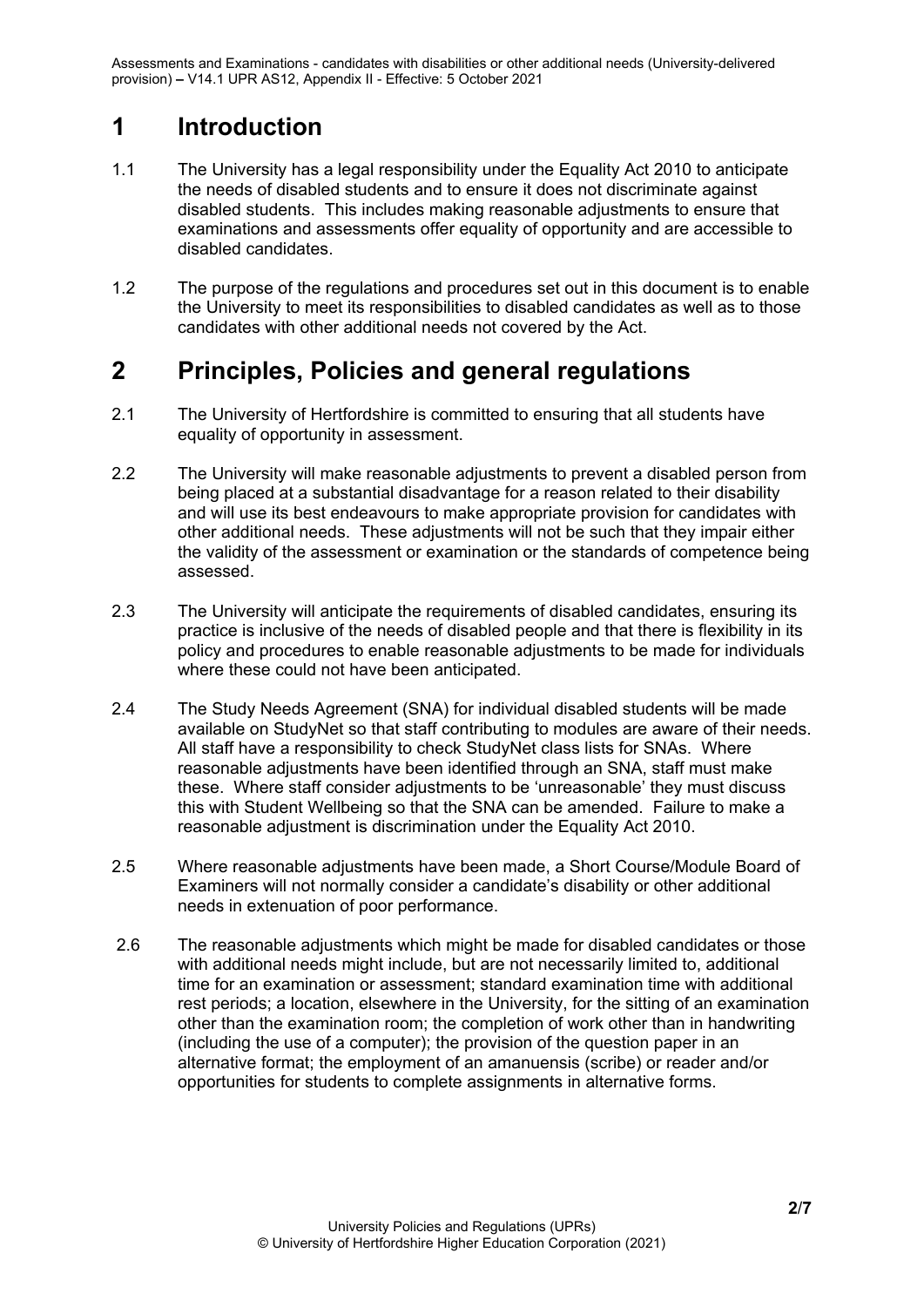2.7 Where reasonable, the University will ask for medical or other appropriate evidence when considering reasonable adjustments for individual students. Any such evidence must be presented in English or be accompanied by a verified translation.

### (**Note for guidance:**

'medical or other appropriate evidence' would include, but is not limited to, medical certificates or letters from doctors or psychiatric practitioners.)

2.8 The University will respond to requests for reasonable adjustments at any stage during a student's period of study and will actively promote procedures for agreeing support and adjustments.

# <span id="page-2-0"></span>**3 Identifying and making reasonable adjustments to examination arrangements**

- 3.1 Students must contact their Disability Adviser at the earliest opportunity and must do so no later than four (**4**) weeks prior to the period for Semester A and Semester B examinations identified in the University Calendar and three (**3**) weeks prior to the period so identified for referred/deferred examinations to agree reasonable adjustments.
- 3.2 Where an examination has been scheduled 'out of time' (that is, other than during the times referred to in section 3.1) students must contact their Disability Adviser at the earliest opportunity and must do so no later than four (**4**) weeks prior to the 'out of time ' examination.

#### <span id="page-2-1"></span>**3.3 Requests from disabled candidates**

The Disability Adviser will determine the adjustments to be made for disabled candidates. The Disability Adviser will discuss requests with the candidate concerned and, by using the Study Needs Agreement on StudyNet, will agree with the candidate the arrangements which are to be put in place. The agreed Study Needs Agreement operates for the entire period during which the candidate is enrolled on the programme but, where appropriate, the Disability Adviser may agree to revise the Study Needs Agreement.

- 3.4 Where the Disability Adviser needs to request medical or other appropriate evidence, this will be used for the purpose of agreeing adjustments and will not be shared with others. Evidence will normally take the form of a doctor's or consultant's note or, for students who disclose a Specific Learning Difficulty, a report following an assessment with an Educational Psychologist or other suitably qualified person with a recognised practicing certificate. The assessment of a specific learning difficulty must have taken place on or after 1 January 1988 and the candidate will have been over sixteen (**16**) years of age at the time.
- 3.5 Where a student requests adjustments on grounds of a Specific Learning Difficulty but does not have a suitable assessment report they will be supported in obtaining this through an assessment with an Educational Psychologist.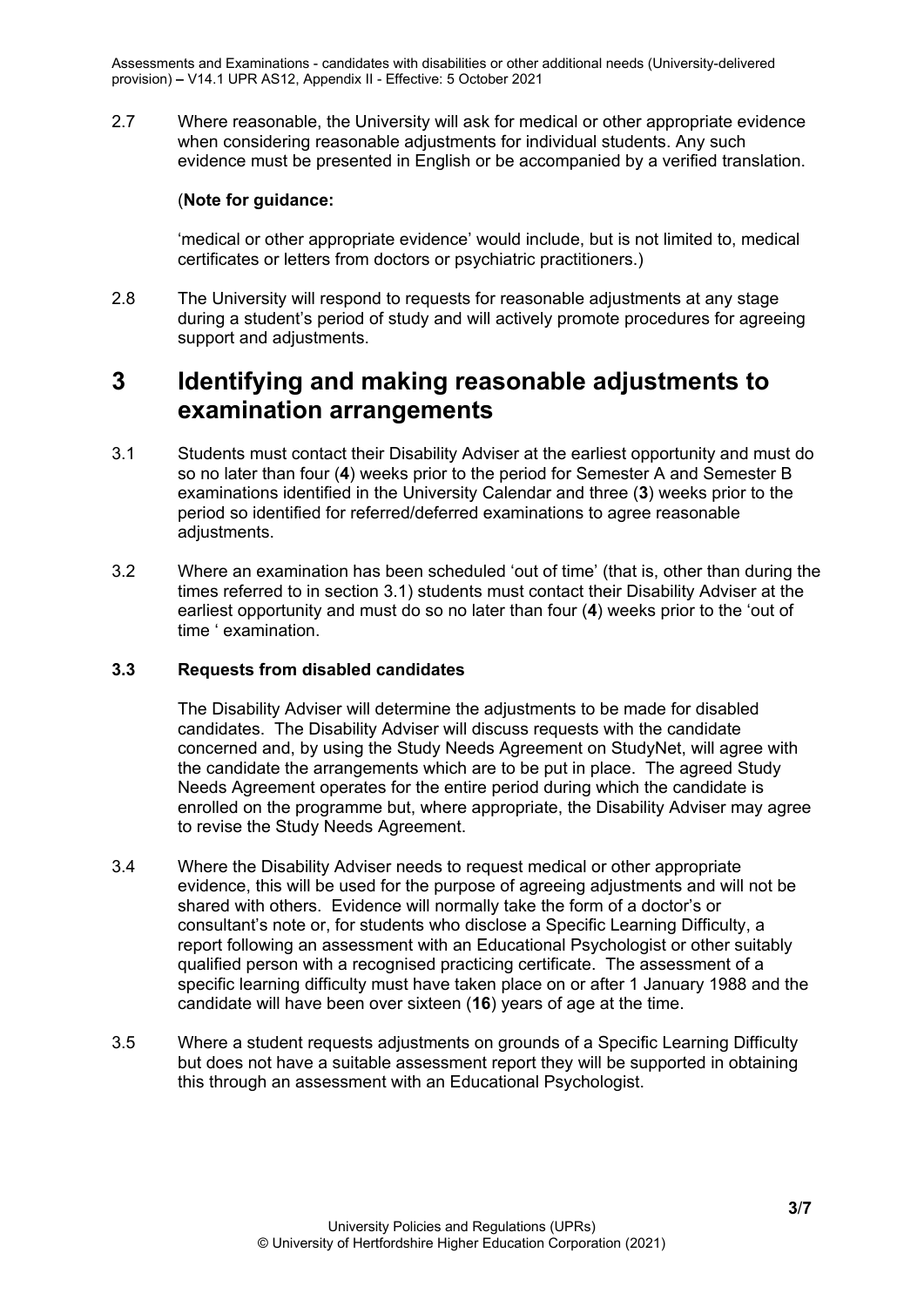#### <span id="page-3-0"></span>**3.6 Requests from candidates who are not disabled**

Requests for special arrangements for reasons other than disability, such as pregnancy, will be made to the appropriate Disability Adviser. Where special arrangements are agreed by the Disability Adviser, the adjustments agreed will apply only to the examination session for which the adjustments were requested. Further, separate, requests must be made in respect of any future examination session.

#### <span id="page-3-1"></span>**3.7 Late requests for adjustments**

- 3.7.1 Any requests for adjustments to examination arrangements made after the deadline referred to in section 3.1 must be referred to the Disability Adviser for consideration. It should be noted that it may not be possible to accommodate such requests.
- 3.7.2 Where a student believes their performance during an examination would be impaired because their request for adjustments could not be met, the student should not submit or sit the relevant assessment. In these circumstances it is the student's personal responsibility to seek validation of Serious Adverse Circumstances from their Disability Adviser and then to notify the Chair of the Short Course/Module Board of Examiners, in writing, in accordance with the requirements of section C3.8, UPR AS14[1,](#page-3-4) 'Serious Adverse Circumstances'.

#### <span id="page-3-2"></span>**3.8 Rooms, invigilation and equipment**

- 3.8.1 Where they are the responsibility of the Assistant Registrar, Semester A, Semester B and referred/deferred examinations for candidates requiring examination adjustments will normally be held in a separate room and will be invigilated by members of the University's Panel of Invigilators.
- 3.8.2 Student Wellbeing: Disability Services is responsible for booking certain items of equipment needed for examinations requiring one-to-one invigilation.
- 3.8.3 Candidates will start the examination at the same time as all other candidates but will remain in the examination room for the additional period of time which has been permitted.

#### <span id="page-3-3"></span>**3.9 Amanuenses, readers and School-based Invigilators**

- 3.9.1 The Disability Adviser is responsible for obtaining the services of amanuenses, readers or School-based Invigilators and, in doing so, will comply with University regulations. Guidance and information on procedures is available from the Assistant Registrar.
- 3.9.2 An amanuensis, reader or School-based Invigilator should have no professional or personal relationship with the candidate. If such a person cannot be found, an independent (additional) Invigilator must also be appointed to oversee the examination.

<span id="page-3-4"></span><sup>1</sup> UPR AS14 'Structure and Assessment Regulations – Undergraduate and Taught Postgraduate Programmes'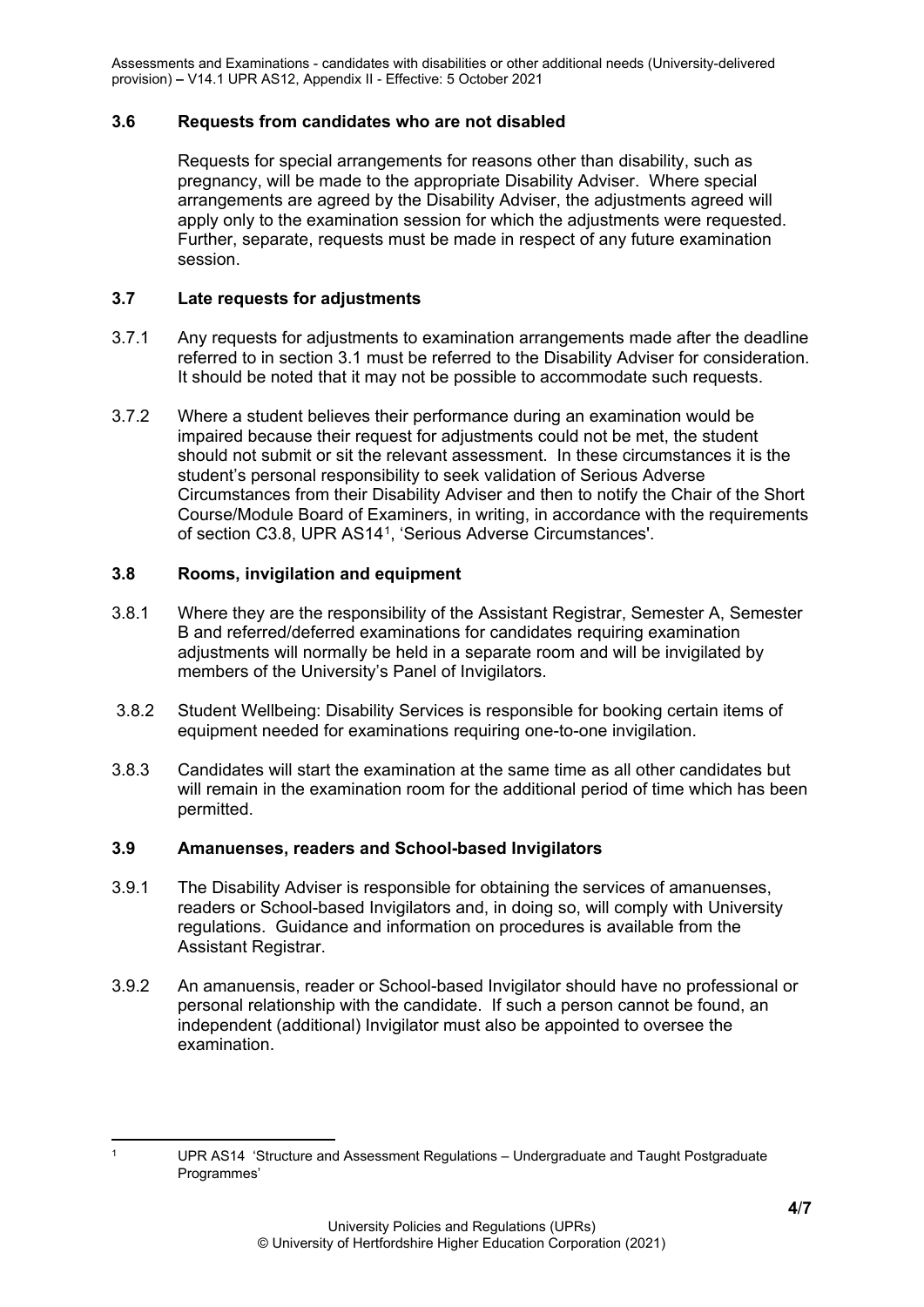- 3.9.3 When the use of an amanuensis, reader or School-based Invigilator is agreed, both the candidate and the person taking on the role must be given a copy of any relevant guidelines. These may be obtained from the Assistant Registrar and must be read in conjunction with these regulations.
- 3.9.4 Other than in the circumstances where an independent (additional) Invigilator will have been appointed (see section 3.9.2), the amanuensis, reader or School-based Invigilator is responsible for invigilating the examination and will do so strictly in accordance with University regulations.
- 3.9.5 Amanuenses and readers will ensure that their conversation with candidates during the examination is not inappropriate and must not allow candidates to consult with them in any way about their answers nor advise the candidate in any way.

#### <span id="page-4-0"></span>**3.10 Marking**

There will be no additional allowance for disability in the marking of examination scripts and Short Course/Module Boards of Examiners will assess the performance of all candidates on an equal basis.

#### <span id="page-4-1"></span>**3.11 Requests for the review of assessment decisions – undergraduate and taught postgraduate candidates (Appeals Procedure)**

Where a student submits a request for a formal review of a decision of a Board of Examiners under the provisions of section 5.6, Appendix I, UPR AS1[2](#page-4-5)<sup>2</sup> ('Formal procedure for the review of a decision by a Board of Examiners'), the University will make reasonable adjustments for disabled students. Disabled students should seek advice from Student Wellbeing.

# <span id="page-4-2"></span>**4 Administration of assessment/examination arrangements for candidates with disabilities or other additional needs**

#### <span id="page-4-3"></span>**4.1 Deans of School:**

will ensure that, within their respective Schools, candidates with disabilities or other additional needs have access to the Disability Adviser where the examination is held on University premises.

#### <span id="page-4-4"></span>**4.2 Disability Advisers:**

are responsible for:

i (using the Study Needs Agreement on StudyNet) agreeing with disabled candidates the reasonable adjustments which are to be made available to them;

<span id="page-4-5"></span>

<sup>2</sup> Appendix I, UPR AS12 'Assessments and Examinations - Regulations for Candidates (Including Requests for the Review of Assessment Decisions (Appeals Procedure)) (University-Delivered Provision)'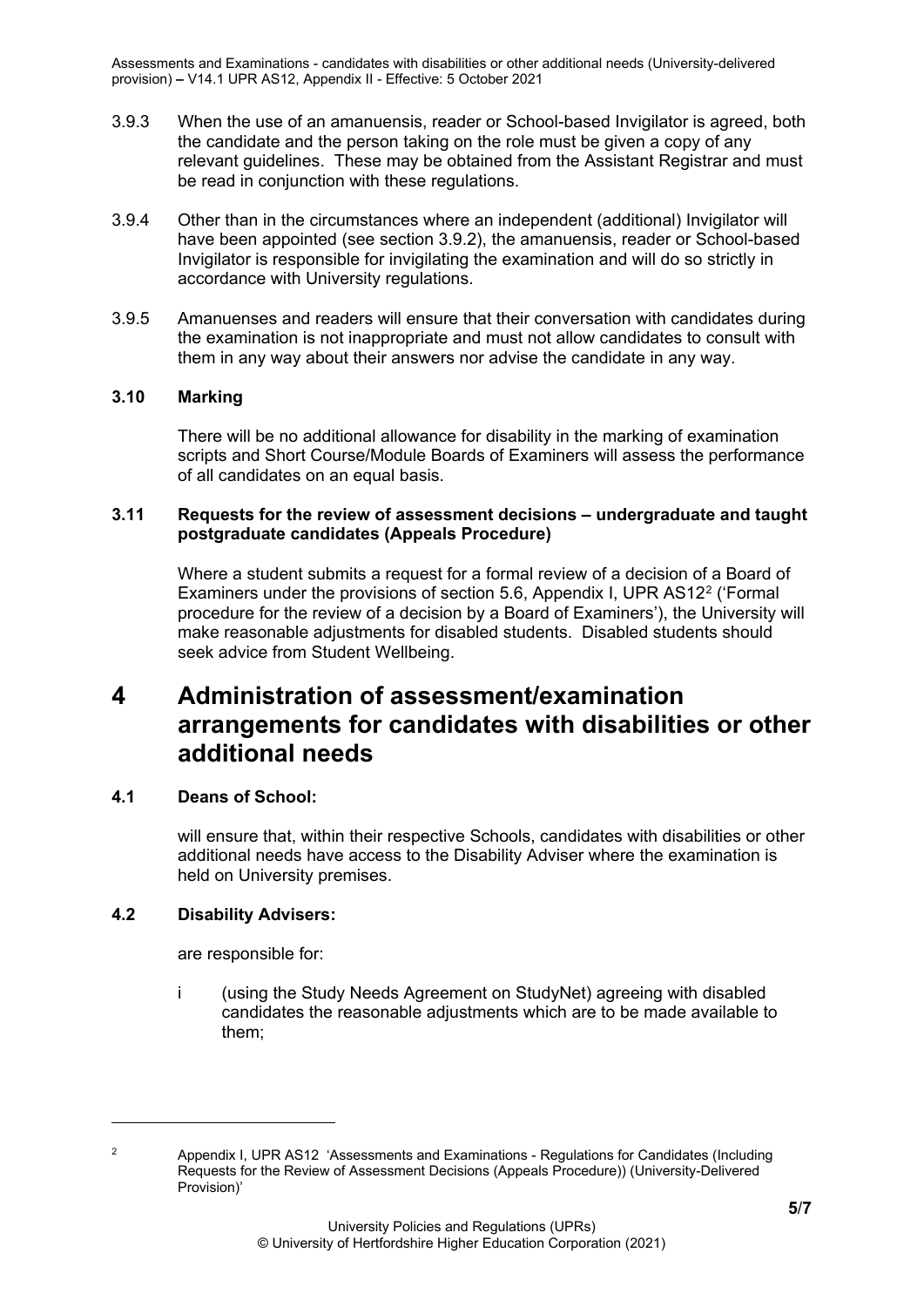- ii in the case of Semester A and Semester B examinations referred to in the University Calendar, notifying the Assistant Registrar not less than three (**3**) weeks prior to the first examination in the series of the special arrangements agreed for disabled candidates in their respective Schools;
- iii in the case of 'out of time' examinations (see section 3.2), notifying the Assistant Registrar not less than three (**3**) weeks prior to the examination of the special arrangements agreed for disabled candidates in their Schools;
- iv for referred/deferred examinations, notifying the Assistant Registrar not less than one (**1**) weeks prior to the first examination in the series of the special arrangements agreed for disabled candidates in their respective Schools;
- v determining the non-disability related additional needs of candidates in their respective Schools;
- vi ensuring that the additional facilities and/or other special arrangements which have been agreed, but which are not arranged by the Assistant Registrar, are provided/made and that the candidate is informed;
- vii ensuring that information about agreed adjustments for disabled students is available to staff who need to know in order to carry out assessments and/or examinations outside of the examination periods specified in the University Calendar.

### <span id="page-5-0"></span>**4.3 Costs**

Any additional costs incurred either by the candidate or by a centre other than the candidate's School should be met from the budget of the candidate's School or other appropriate funding sources, for example, a student's Disabled Students' Allowance.

#### <span id="page-5-1"></span>**4.4 Special arrangements involving external agencies**

Where the approved special arrangements involve obtaining the services of outside agencies, it is the Disability Adviser's responsibility to give as much notice as reasonably possible to enable the Assistant Registrar to comply with any lead times imposed by suppliers or external organisations.

### <span id="page-5-2"></span>**5 Time constrained in-course/module assessments**

- 5.1 Schools will make reasonable adjustments for individual disabled students in relation to time constrained in-course/module assessments including, but not restricted to, in-class written assessments, presentations, Electronic Voting Systems, practical assessments, Objective Structured Clinical Examinations (OSCEs) and viva voce examinations.
- 5.2 Reasonable adjustments will be agreed for disabled students by their Disability Advisers and written into their Study Needs Agreements. Schools will be informed of these adjustments via the class lists published on StudyNet.
- 5.3 Where required, Student Wellbeing will support Schools in making adjustments, for example, by identifying specialist support. However, the School remains responsible for making the adjustments, including the provision of resources, identifying rooms and allocating staff to manage and invigilate assessments.